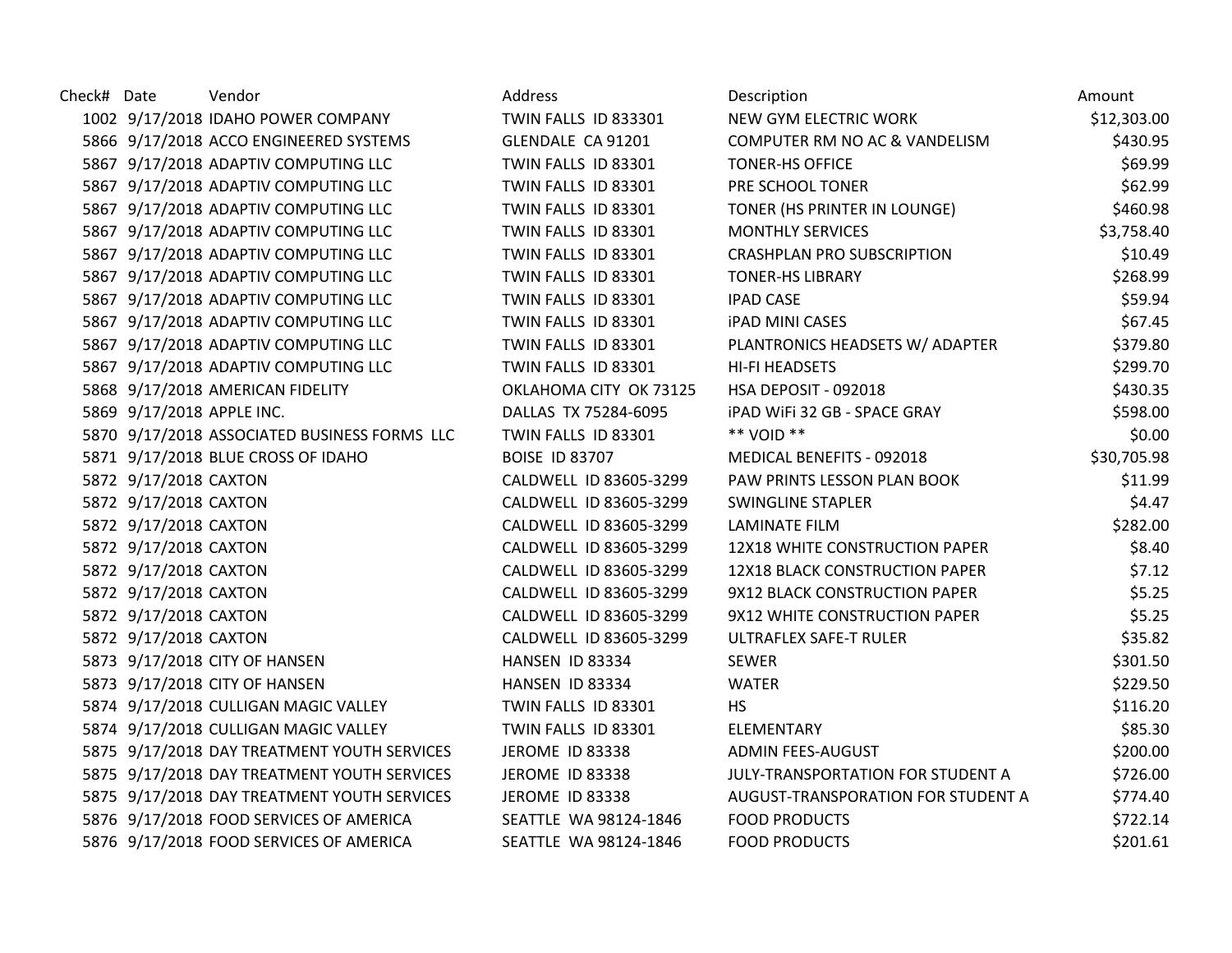| 5876 9/17/2018 FOOD SERVICES OF AMERICA       | SEATTLE WA 98124-1846    | <b>FOOD PRODUCTS</b>                      | \$702.20     |
|-----------------------------------------------|--------------------------|-------------------------------------------|--------------|
| 5876 9/17/2018 FOOD SERVICES OF AMERICA       | SEATTLE WA 98124-1846    | <b>FOOD PRODUCTS</b>                      | $-$15.42$    |
| 5876 9/17/2018 FOOD SERVICES OF AMERICA       | SEATTLE WA 98124-1846    | <b>FOOD PRODUCTS</b>                      | \$770.25     |
| 5877 9/17/2018 GEM STATE PAPER                | TWIN FALLS ID 83303-0469 | <b>DISPENSER CONVERSION</b>               | \$473.80     |
| 5877 9/17/2018 GEM STATE PAPER                | TWIN FALLS ID 83303-0469 | <b>DISPENSER CONVERSION</b>               | \$366.66     |
| 5877 9/17/2018 GEM STATE PAPER                | TWIN FALLS ID 83303-0469 | <b>CLEANING SUPPLIES</b>                  | \$141.36     |
| 5878 9/17/2018 GLACIER REFRIGERATION INC      | TWIN FALLS ID 83303      | <b>FREEZER REPAIR</b>                     | \$85.50      |
| 5879 9/17/2018 GREAT AMERICA FINANCIAL SERV   | DALLAS TX 75266-0831     | COPIER AGREEMENT-JR/SR HIGH               | \$121.00     |
| 5879 9/17/2018 GREAT AMERICA FINANCIAL SERV   | DALLAS TX 75266-0831     | COPIER AGREEMENT-ELEM                     | \$138.00     |
| 5880 9/17/2018 GREAT MINDS-ORDER MANAGEMENT   | WASHINGTON DC 20003      | GRADE 5 mODULE 1/2                        | \$540.00     |
| 5880 9/17/2018 GREAT MINDS-ORDER MANAGEMENT   | WASHINGTON DC 20003      | <b>GRADE 5 MODULE 3/4</b>                 | \$540.00     |
| 5880 9/17/2018 GREAT MINDS-ORDER MANAGEMENT   | WASHINGTON DC 20003      | <b>GRADE 5 MODULE 5/6</b>                 | \$450.00     |
| 5880 9/17/2018 GREAT MINDS-ORDER MANAGEMENT   | WASHINGTON DC 20003      | <b>SHIPPING</b>                           | \$107.10     |
| 5881 9/17/2018 HAFFNER'S LOCK & KEY           | TWIN FALLS ID 83301      | <b>KEY FOR PRE-SCHOOL</b>                 | \$1.80       |
| 5882 9/17/2018 HANSEN ELEMENTARY SCHOOL       |                          | <b>TEARS OF JOY ASSEMBLY</b>              | \$100.00     |
| 5883 9/17/2018 HANSEN SCHOOL DISTRICT #415    |                          | EMPLOYER SHARE FICA & MEDICARE - 092018   | \$11,990.69  |
| 5884 9/17/2018 HANSEN SCHOOL DISTRICT #415    |                          | <b>EMPLOYER SHARE RETIREMENT - 092018</b> | \$19,315.61  |
| 5885 9/17/2018 HANSEN SCHOOL DISTRICT #415    |                          | PAYROLL - 092018                          | \$162,029.72 |
| 5886 9/17/2018 HANSEN SCHOOL DISTRICT         |                          | POSTAGE FOR TRANSCRIPTS                   | \$50.25      |
| 5886 9/17/2018 HANSEN SCHOOL DISTRICT         |                          | SENIOR BREAKFAST ITEMS                    | \$35.02      |
| 5887 9/17/2018 HANSEN SCHOOL DISTRICT         |                          | REPAIRS TO FOOTBALL BLEACHERS             | \$540.00     |
| 5887 9/17/2018 HANSEN SCHOOL DISTRICT         |                          | ALTERNATIVE AUTHORIZATION                 | \$200.00     |
| 5888 9/17/2018 HOME DEPOT CREDIT SERV         | LOUISVILLE KY 40290-1030 | PIPE INSULATOR TUBES                      | \$17.35      |
| 5888 9/17/2018 HOME DEPOT CREDIT SERV         | LOUISVILLE KY 40290-1030 | PAINTING SUPPLIES FOR ELEM                | \$41.86      |
| 5888 9/17/2018 HOME DEPOT CREDIT SERV         | LOUISVILLE KY 40290-1030 | <b>COLD PATCH FOR PARKING LOT</b>         | \$153.79     |
| 5888 9/17/2018 HOME DEPOT CREDIT SERV         | LOUISVILLE KY 40290-1030 | SUPPLIES FOR BLEACHER REPAIR              | \$74.62      |
| 5889 9/17/2018 HOWELL ELAYNE                  | <b>EDEN ID 83325</b>     | <b>COPY PAPER-ELEM</b>                    | \$1,757.40   |
| 5889 9/17/2018 HOWELL ELAYNE                  | <b>EDEN ID 83325</b>     | COPY PAPER-JR/SR HIGH                     | \$1,757.40   |
| 5890 9/17/2018 IDAHO DEPT OF HEALTH & WELFARE | BOISE ID 83720-0036      | <b>MEDICAID MATCH</b>                     | \$3,000.00   |
| 5891 9/17/2018 IDAHO POWER                    | SEATTLE WA 98124-1966    | <b>IRRIGATION PUMP</b>                    | \$404.25     |
| 5891 9/17/2018 IDAHO POWER                    | SEATTLE WA 98124-1966    | JR/SR HIGH                                | \$1,378.18   |
| 5891 9/17/2018 IDAHO POWER                    | SEATTLE WA 98124-1966    | ELEMENTARY                                | \$1,202.63   |
| 5891 9/17/2018 IDAHO POWER                    | SEATTLE WA 98124-1966    | PRESCHOOL                                 | \$24.84      |
| 5891 9/17/2018 IDAHO POWER                    | SEATTLE WA 98124-1966    | <b>SOUTH MODULAR</b>                      | \$16.70      |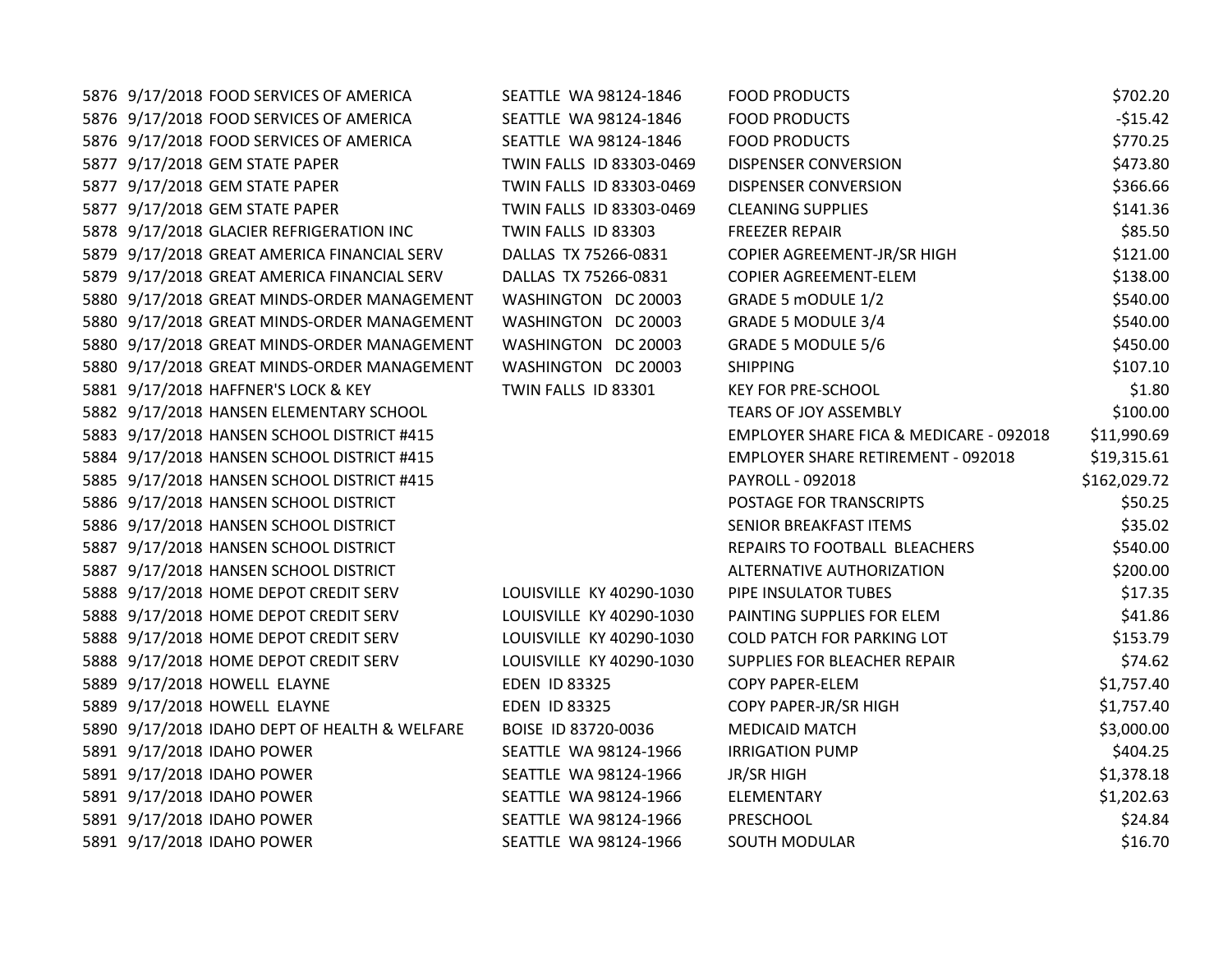| 5891 9/17/2018 IDAHO POWER                  | SEATTLE WA 98124-1966                    | <b>FOOTBALL FIELD</b>              | \$9.53     |
|---------------------------------------------|------------------------------------------|------------------------------------|------------|
| 5892 9/17/2018 INTEGRATED TECHNOLOGIES      | TWIN FALLS ID 83303-1843                 | ELEMENTARY-SHARP-JULY              | \$215.64   |
| 5892 9/17/2018 INTEGRATED TECHNOLOGIES      | TWIN FALLS ID 83303-1843                 | HIGH SCHOOL-JULY                   | \$161.30   |
| 5892 9/17/2018 INTEGRATED TECHNOLOGIES      | TWIN FALLS ID 83303-1843                 | ELEMENTARY-XEROX-JULY              | \$39.01    |
| 5892 9/17/2018 INTEGRATED TECHNOLOGIES      | TWIN FALLS ID 83303-1843                 | <b>HIGH SCHOOL-APRIL</b>           | \$148.51   |
| 5892 9/17/2018 INTEGRATED TECHNOLOGIES      | TWIN FALLS ID 83303-1843                 | HIGH SCHOOL-AUGUST                 | \$51.32    |
| 5893 9/17/2018 INTERMOUNTAIN GAS            | <b>BOISE ID 83732</b>                    | PRE-SCHOOL                         | \$9.75     |
| 5894 9/17/2018 KELLY KAYLA                  | <b>BUHL ID 83316</b>                     | <b>CLOCKS FOR CLASSROOMS</b>       | \$23.97    |
| 5894 9/17/2018 KELLY KAYLA                  | <b>BUHL ID 83316</b>                     | BATTERIES FOR ELEMENTARY           | \$39.98    |
| 5895 9/17/2018 LAKESHORE LEARNING MATERIALS | CARSON CA 90895                          | YELLOW TEMPRA PAINT                | \$2.99     |
| 5895 9/17/2018 LAKESHORE LEARNING MATERIALS | CARSON CA 90895                          | <b>GREEN TEMPRA PAINT</b>          | \$2.99     |
| 5895 9/17/2018 LAKESHORE LEARNING MATERIALS | CARSON CA 90895                          | <b>BROWN TEMPRA PAINT</b>          | \$2.99     |
| 5895 9/17/2018 LAKESHORE LEARNING MATERIALS | CARSON CA 90895                          | ORANGE TEMPRA PAINT                | \$2.99     |
| 5895 9/17/2018 LAKESHORE LEARNING MATERIALS | CARSON CA 90895                          | <b>CARRY-ALL TEACHER'S CADDY</b>   | \$19.99    |
| 5895 9/17/2018 LAKESHORE LEARNING MATERIALS | CARSON CA 90895                          | <b>MED TUFF TOTE</b>               | \$62.34    |
| 5895 9/17/2018 LAKESHORE LEARNING MATERIALS | CARSON CA 90895                          | LAMINATING POUCHES                 | \$74.97    |
| 5895 9/17/2018 LAKESHORE LEARNING MATERIALS | CARSON CA 90895                          | BIG MOUTH DOG PUPPET               | \$9.99     |
| 5895 9/17/2018 LAKESHORE LEARNING MATERIALS | CARSON CA 90895                          | <b>BIG MOUTH BEAR PUPPET</b>       | \$9.99     |
| 5895 9/17/2018 LAKESHORE LEARNING MATERIALS | CARSON CA 90895                          | REGULAR DOT ART PAINTERS (SET OF 6 | \$14.99    |
| 5895 9/17/2018 LAKESHORE LEARNING MATERIALS | CARSON CA 90895                          | <b>GLITTER PACK (SET OF 12)</b>    | \$14.99    |
| 5895 9/17/2018 LAKESHORE LEARNING MATERIALS | CARSON CA 90895                          | <b>GLITTER GLUE PAINTERS</b>       | \$16.99    |
| 5895 9/17/2018 LAKESHORE LEARNING MATERIALS | CARSON CA 90895                          | WRITE & WIPE THIN LINE MARKER (4 P | \$15.96    |
| 5895 9/17/2018 LAKESHORE LEARNING MATERIALS | CARSON CA 90895                          | WRITE & WIPE THIN LINE MARKER SET  | \$14.98    |
| 5895 9/17/2018 LAKESHORE LEARNING MATERIALS | CARSON CA 90895                          | <b>SHIPPING</b>                    | \$5.00     |
| 5896 9/17/2018 LOVELESS SHARI               | HANSEN ID 83334                          | WAGON-TRANSPORT AFTERSCHOOL SNACKS | \$68.87    |
| 5897 9/17/2018 MEADOW GOLD DAIRIES-BOISE    | DENVER CO 80271-0960                     | <b>DAIRY PRODUCTS</b>              | \$1,136.52 |
| 5898 9/17/2018 MOORE SMITH BUXTON & TURCKE  | <b>BOISE ID 83714</b>                    | PROFESSIONAL SERVICES              | \$45.00    |
| 5899 9/17/2018 NAPA AUTO PARTS              | TWIN FALLS ID 83303-1425                 | <b>BATTERY CHARGER</b>             | \$239.99   |
| 5899 9/17/2018 NAPA AUTO PARTS              | TWIN FALLS ID 83303-1425                 | <b>HEADLIGHT BULBS</b>             | \$36.48    |
| 5899 9/17/2018 NAPA AUTO PARTS              | TWIN FALLS ID 83303-1425                 | CASE OF WINDOW WASHER FLUID        | \$16.14    |
| 5900 9/17/2018 NORCO                        | SALT LAKE CITY UT 84141-3124 TANK RENTAL |                                    | \$5.96     |
| 5901 9/17/2018 PITNEY BOWES                 | PITTSBURGH PA 15250-7887                 | POSTAGE METER LEASE                | \$207.00   |
| 5902 9/17/2018 PRIMARY THERAPY SOURCE       | TWIN FALLS ID 83301                      | <b>OCCUPATIONAL THERAPY</b>        | \$972.15   |
| 5902 9/17/2018 PRIMARY THERAPY SOURCE       | TWIN FALLS ID 83301                      | PHYSICAL THERAPY                   | \$616.05   |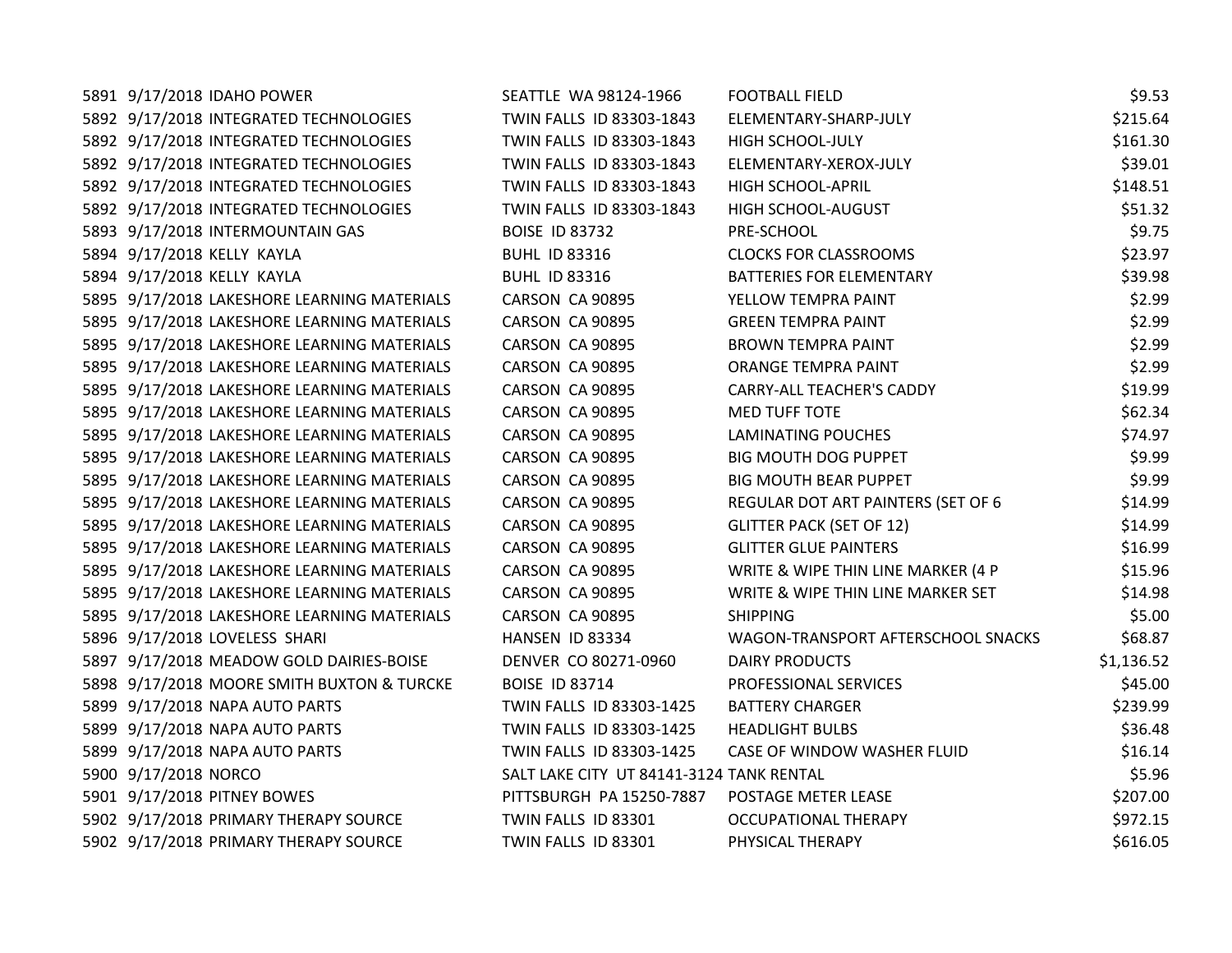| 5903 9/17/2018 PSI ENVIRONMENTAL             | TWIN FALLS ID 83301-7873 | JR/SR HIGH-GARBAGE                 | \$165.80   |
|----------------------------------------------|--------------------------|------------------------------------|------------|
| 5903 9/17/2018 PSI ENVIRONMENTAL             | TWIN FALLS ID 83301-7873 | ELEMENTARY-GARBAGE                 | \$69.90    |
| 5904 9/17/2018 RIDLEY'S                      | TWIN FALLS ID 83301      | PRESCHOOL SUPPLIES                 | \$93.40    |
| 5905 9/17/2018 RIKIM INC                     | KIMBERLY ID 83341        | <b>BULBS FOR FOOTBALL FIELD</b>    | \$170.00   |
| 5905 9/17/2018 RIKIM INC                     | KIMBERLY ID 83341        | HS LIGHTING UPGRADE DEPOSIT        | \$4,180.50 |
| 5906 9/17/2018 ROBERTSON SUPPLY INC          | NAMPA ID 83653-1366      | FIXED GRID DRAIN & PUTTY           | \$12.40    |
| 5907 9/17/2018 SELECT SOURCE INC             | KIMBERLY ID 83341        | PADLOCK FOR PRESCHOOL PLAYGROUND   | \$14.99    |
| 5907 9/17/2018 SELECT SOURCE INC             | KIMBERLY ID 83341        | A/C SUPPLIES                       | \$5.39     |
| 5907 9/17/2018 SELECT SOURCE INC             | KIMBERLY ID 83341        | <b>KEYS FOR CONCESSION STAND</b>   | \$4.98     |
| 5907 9/17/2018 SELECT SOURCE INC             | KIMBERLY ID 83341        | KEY FOR SW GYM DOOR                | \$2.49     |
| 5907 9/17/2018 SELECT SOURCE INC             | KIMBERLY ID 83341        | <b>SUPPLIES FOR BLEACHERS</b>      | \$10.49    |
| 5907 9/17/2018 SELECT SOURCE INC             | KIMBERLY ID 83341        | <b>SUPPLIES-DRILL BITS</b>         | \$10.78    |
| 5907 9/17/2018 SELECT SOURCE INC             | KIMBERLY ID 83341        | KEY FOR CONCESSION BOOTH-OUTSIDE   | \$2.49     |
| 5908 9/17/2018 STARFALL EDUCATION FOUNDATION | BOULDER CO 80306         | 2018-19 SUBSCRIPTION               | \$270.00   |
| 5908 9/17/2018 STARFALL EDUCATION FOUNDATION | BOULDER CO 80306         | 2019-20 SUBSCRIPTION               | \$270.00   |
| 5908 9/17/2018 STARFALL EDUCATION FOUNDATION | BOULDER CO 80306         | 2020-21 SUBSCRIPTION               | \$270.00   |
| 5909 9/17/2018 STOTZ EQUIPMENT               | TWIN FALLS ID 83301      | PARTS FOR LAWN MOWER               | \$748.38   |
| 5910 9/17/2018 TEK-HUT                       | TWIN FALLS ID 83301      | <b>INTERNET SERVICE</b>            | \$1,500.00 |
| 5911 9/17/2018                               |                          | FOOTBALL FIELD SPRINKLER SUPPLIES  | \$79.38    |
| 5912 9/17/2018 TOOLS FOR SCHOOLS             | EMMETT ID 83617          | <b>FOOD PRODUCTS</b>               | \$2,112.17 |
| 5912 9/17/2018 TOOLS FOR SCHOOLS             | EMMETT ID 83617          | <b>FOOD PRODUCTS</b>               | \$77.94    |
| 5912 9/17/2018 TOOLS FOR SCHOOLS             | EMMETT ID 83617          | <b>FOOD PRODUCTS</b>               | \$566.05   |
| 5912 9/17/2018 TOOLS FOR SCHOOLS             | EMMETT ID 83617          | <b>FOOD PRODUCTS</b>               | \$529.44   |
| 5913 9/17/2018 TRI-S WELDING                 | HANSEN ID 83334          | MATERIAL FOR BLEACHER REPAIR       | \$425.00   |
| 5914 9/17/2018 VALLEY WIDE COOPERATIVE       | JEROME ID 83338          | LAWN MOWER FUEL                    | \$87.46    |
| 5914 9/17/2018 VALLEY WIDE COOPERATIVE       | JEROME ID 83338          | <b>GAS CREDIT</b>                  | $-56.15$   |
| 5914 9/17/2018 VALLEY WIDE COOPERATIVE       | JEROME ID 83338          | YELLOW BUS FUEL                    | \$610.73   |
| 5915 9/17/2018 VERIZON WIRELESS              | DALLAS TX 75266-0108     | PHONES FOR ADMIN                   | \$598.91   |
| 5916 9/17/2018 VISA                          | TWIN FALLS ID 83303-0249 | PRESCHOOL SUPPLIES                 | \$42.96    |
| 5916 9/17/2018 VISA                          | TWIN FALLS ID 83303-0249 | FAMILY & COMMUNITY ENGAGEMENT CONF | \$50.00    |
| 5916 9/17/2018 VISA                          | TWIN FALLS ID 83303-0249 | <b>DRUG TESTS</b>                  | \$1,048.95 |
| 5916 9/17/2018 VISA                          | TWIN FALLS ID 83303-0249 | <b>ELEM LIBRARY SUPPLIES</b>       | \$9.99     |
| 5916 9/17/2018 VISA                          | TWIN FALLS ID 83303-0249 | LOVE & LOGIC BOOK SET              | \$900.00   |
| 5916 9/17/2018 VISA                          | TWIN FALLS ID 83303-0249 | <b>MAIL RECORDS</b>                | \$7.25     |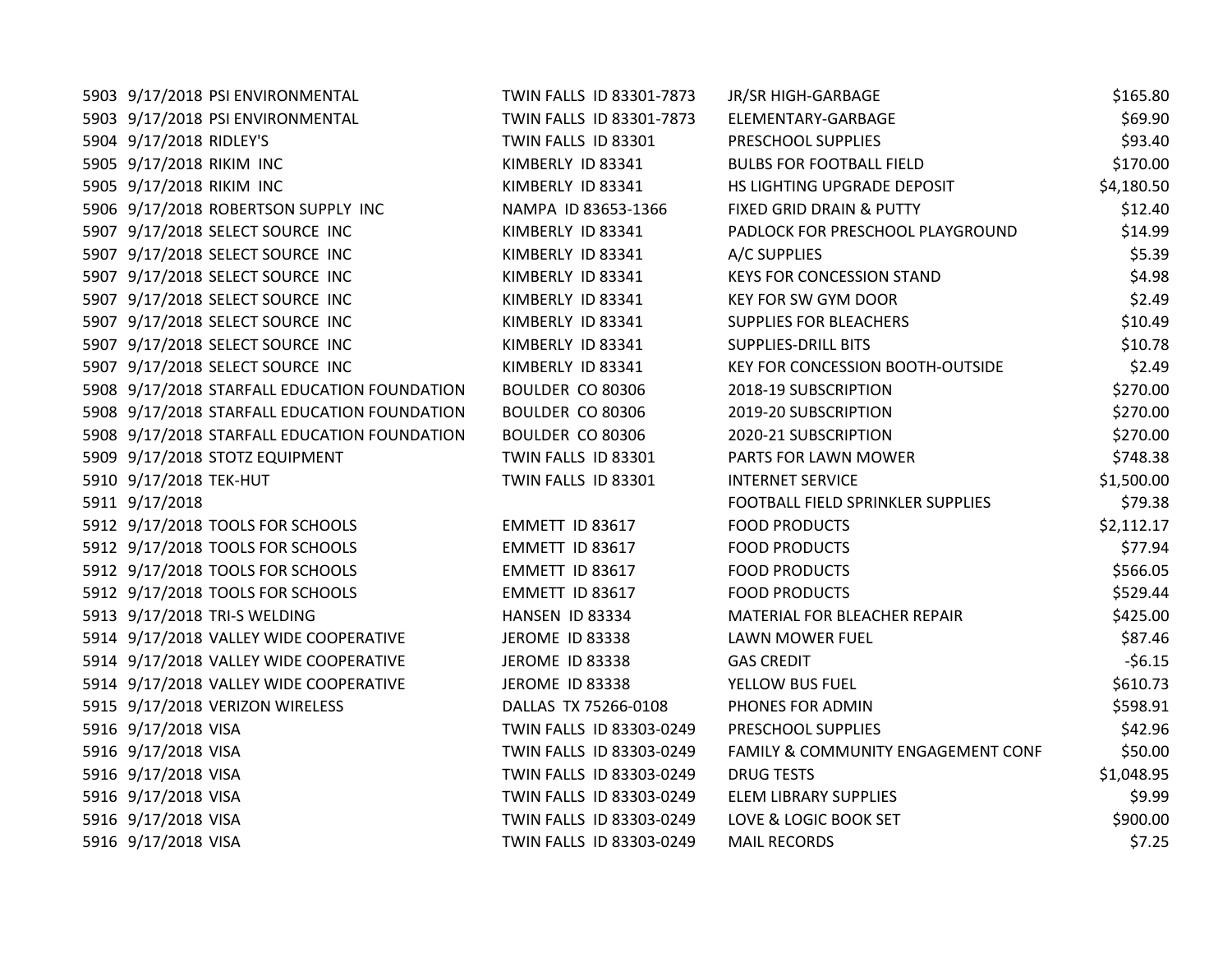| 5916 9/17/2018 VISA                          | TWIN FALLS ID 83303-0249                           | STEM FAMILY NIGHT SUPPLIES         | \$773.31   |
|----------------------------------------------|----------------------------------------------------|------------------------------------|------------|
| 5916 9/17/2018 VISA                          | TWIN FALLS ID 83303-0249                           | FILTERS FOR HS DRINKING FOUNTAIN   | \$178.03   |
| 5916 9/17/2018 VISA                          | TWIN FALLS ID 83303-0249                           | PHONICS BOOK                       | \$8.81     |
| 5916 9/17/2018 VISA                          | TWIN FALLS ID 83303-0249                           | <b>LABEL TAPE</b>                  | \$17.70    |
| 5916 9/17/2018 VISA                          | TWIN FALLS ID 83303-0249                           | <b>ELEM LIBRARY BOOKS</b>          | \$118.80   |
| 5916 9/17/2018 VISA                          | TWIN FALLS ID 83303-0249                           | STAPLES-DO                         | \$2.96     |
| 5916 9/17/2018 VISA                          | TWIN FALLS ID 83303-0249                           | <b>ELEM SUPPLIES</b>               | \$38.20    |
| 5916 9/17/2018 VISA                          | TWIN FALLS ID 83303-0249                           | <b>ELEM LIBRARY BOOKS</b>          | \$77.82    |
| 5917 9/17/2018 WAYMENT BOB                   | HANSEN ID 83334                                    | WASHED SCHOOL CAR                  | \$10.00    |
| 5917 9/17/2018 WAYMENT BOB                   | HANSEN ID 83334                                    | <b>ACTIVITY DRIVER MEALS</b>       | \$19.50    |
| 5918 9/17/2018 WORDEN VALERIA                | HANSEN ID 83334                                    | <b>ACTIVITY DRIVER MEALS</b>       | \$13.00    |
| 5919 9/17/2018 MUSIC THEATRE INTERNATIONAL   | NEW YORK NY 10019                                  | <b>MATERIAL FEES</b>               | \$516.00   |
| 5919 9/17/2018 MUSIC THEATRE INTERNATIONAL   | NEW YORK NY 10019                                  | <b>SHIPPING</b>                    | \$40.00    |
| 5919 9/17/2018 MUSIC THEATRE INTERNATIONAL   | NEW YORK NY 10019                                  | <b>ROYALTY</b>                     | \$129.00   |
| 5920 9/17/2018 OK AUTO SYSTEMS INC           | TWIN FALLS ID 83301                                | <b>TAX EXEMPT</b>                  | $-56.63$   |
| 5920 9/17/2018 OK AUTO SYSTEMS INC           | TWIN FALLS ID 83301                                | TIRE FOR TRACTOR                   | \$117.13   |
| 5921 9/17/2018 BOYCE ELIZABETH               | KIMBERLY ID 83341                                  | FALL MUSIC LESSON PLANS            | \$26.00    |
| 5921 9/17/2018 BOYCE ELIZABETH               | KIMBERLY ID 83341                                  | ELEMENTARY MUSIC LESSON PLANS      | \$100.00   |
| 5922 9/17/2018 DRIESEL MASONARY              | <b>JEROME ID 83338</b>                             | REPAIR OF BRICK WORK ON HS BLDG    | \$570.00   |
| 5923 9/17/2018 LOCAL LAWN/TREE SPRAYING SERV | TWIN FALLS ID 83303                                | <b>SPRAY 6 TREES FOR BUGS</b>      | \$210.00   |
| 5924 9/17/2018 TEARS OF JOY THEATRE          | PORTLAND OR 97220                                  | THE LEGENDS OF COYOTE ASSEMBLY     | \$500.00   |
| 5925 9/17/2018 PETERSEN PERFORMANCE          | TWIN FALLS ID 83301                                | <b>RADIATOR &amp; HOSES-BUS #4</b> | \$1,832.27 |
| 5926 9/17/2018 ASSOCIATED BUSINESS FORMS LLC | TWIN FALLS ID 83301                                | <b>TEACHER ABSENCE REPORT</b>      | \$95.72    |
| 5926 9/17/2018 ASSOCIATED BUSINESS FORMS LLC | TWIN FALLS ID 83301                                | <b>SHIPPING</b>                    | \$16.88    |
| 5926 9/17/2018 ASSOCIATED BUSINESS FORMS LLC | TWIN FALLS ID 83301                                | <b>SHIPPING</b>                    | \$14.54    |
| 5926 9/17/2018 ASSOCIATED BUSINESS FORMS LLC | TWIN FALLS ID 83301                                | <b>BUS CONDUCT FORMS</b>           | \$168.58   |
| 5926 9/17/2018 ASSOCIATED BUSINESS FORMS LLC | TWIN FALLS ID 83301                                | <b>SHIPPING</b>                    | \$15.50    |
| 5926 9/17/2018 ASSOCIATED BUSINESS FORMS LLC | TWIN FALLS ID 83301                                | DRIVER INSPECTION REPORT           | \$271.45   |
| 5927 9/17/2018 CABLE ONE                     | PHOENIX AZ 85062-8407                              | PHONE SERVICE                      | \$317.05   |
| 5928 9/17/2018 CSI CHALLENGE COURSE          | TWIN FALLS ID 83301                                | 7/18 & 19 SUMMER PROGRAM           | \$1,260.00 |
| 5929 9/17/2018 HERNANDEZ DACIA               | HANSEN ID 83334                                    | MILAGE TO BOISE FOR FALL TRAINING  | \$142.04   |
| 5929 9/17/2018 HERNANDEZ DACIA               | HANSEN ID 83334                                    | <b>DINNER PER DIEM</b>             | \$56.10    |
| 5930 9/17/2018 QUILL CORPORATION             | PHILADELPHIA PA 19101-0600 BROWN PARTITION FOLDERS |                                    | \$59.22    |
| 5930 9/17/2018 QUILL CORPORATION             | PHILADELPHIA PA 19101-0600 MECHANICAL PENCIL LEAD  |                                    | \$3.60     |